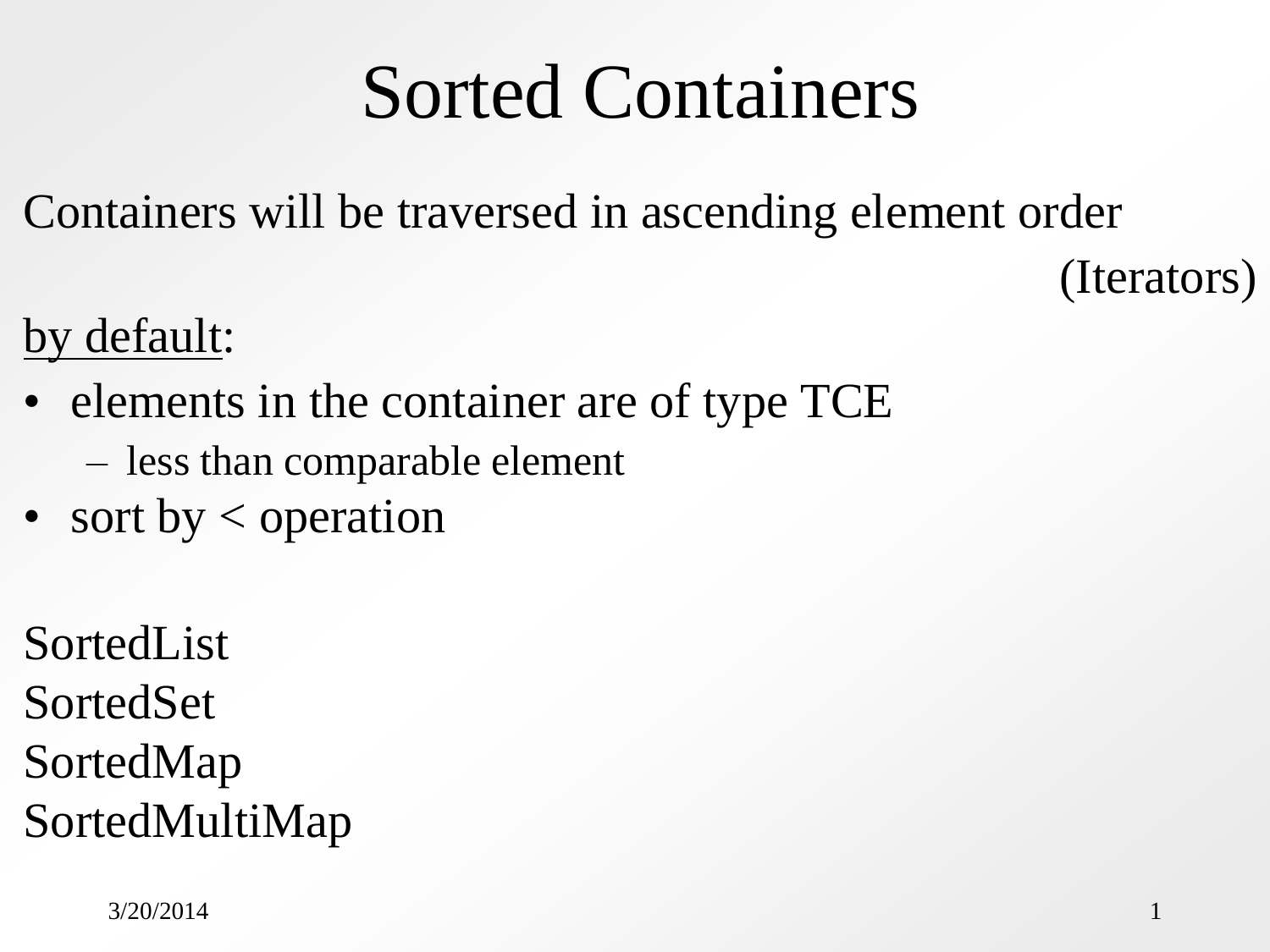## Sorted Containers

- design choices
- sorted collection

(Java.util SortedSet, SortedMap)

(C++ STL internally sorted:

set, multiset, map, multimap)

- collections being not sorted (implicitly) but with sort operation
	- $(C++STL$  list
- iterator") - external sort operation (C++ STL algorithm; based on "random access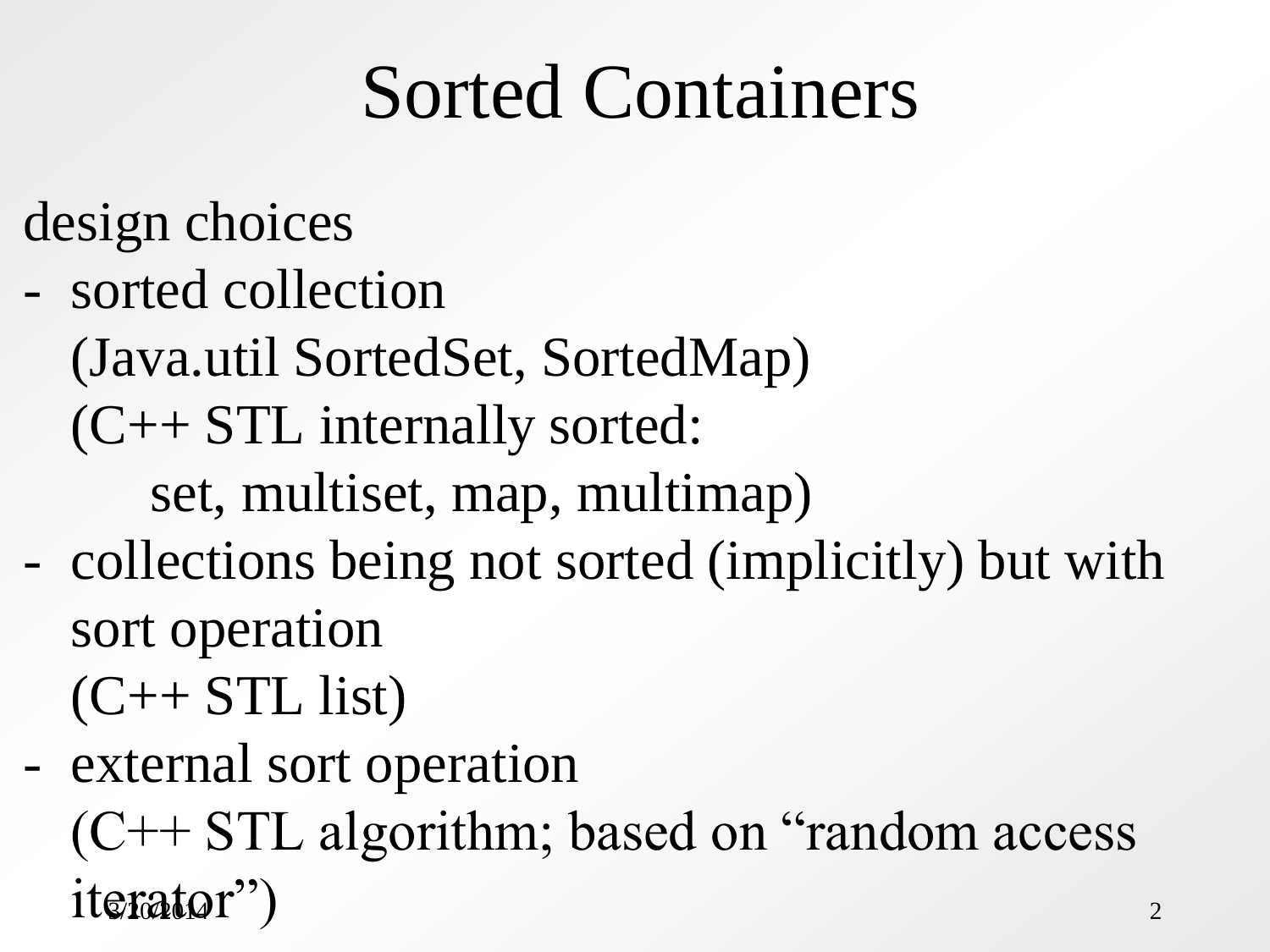# Priority Queue

- Priority: element  $\rightarrow$  priority
- strict weak ordering
- priorities are not necessary distinct for all elements
- Priority queue
- a container
- in which insertions/extractions are made following a fixed strategy
- each element has a priority associated with it
- each time the extracted element has a maximum priority **max-priority-queue** (by default, for us) … **min-priority-queue**

Remark: possible model (possible representation)

• each element **e** will be stored according to its priority  $(\rightarrow)$  container)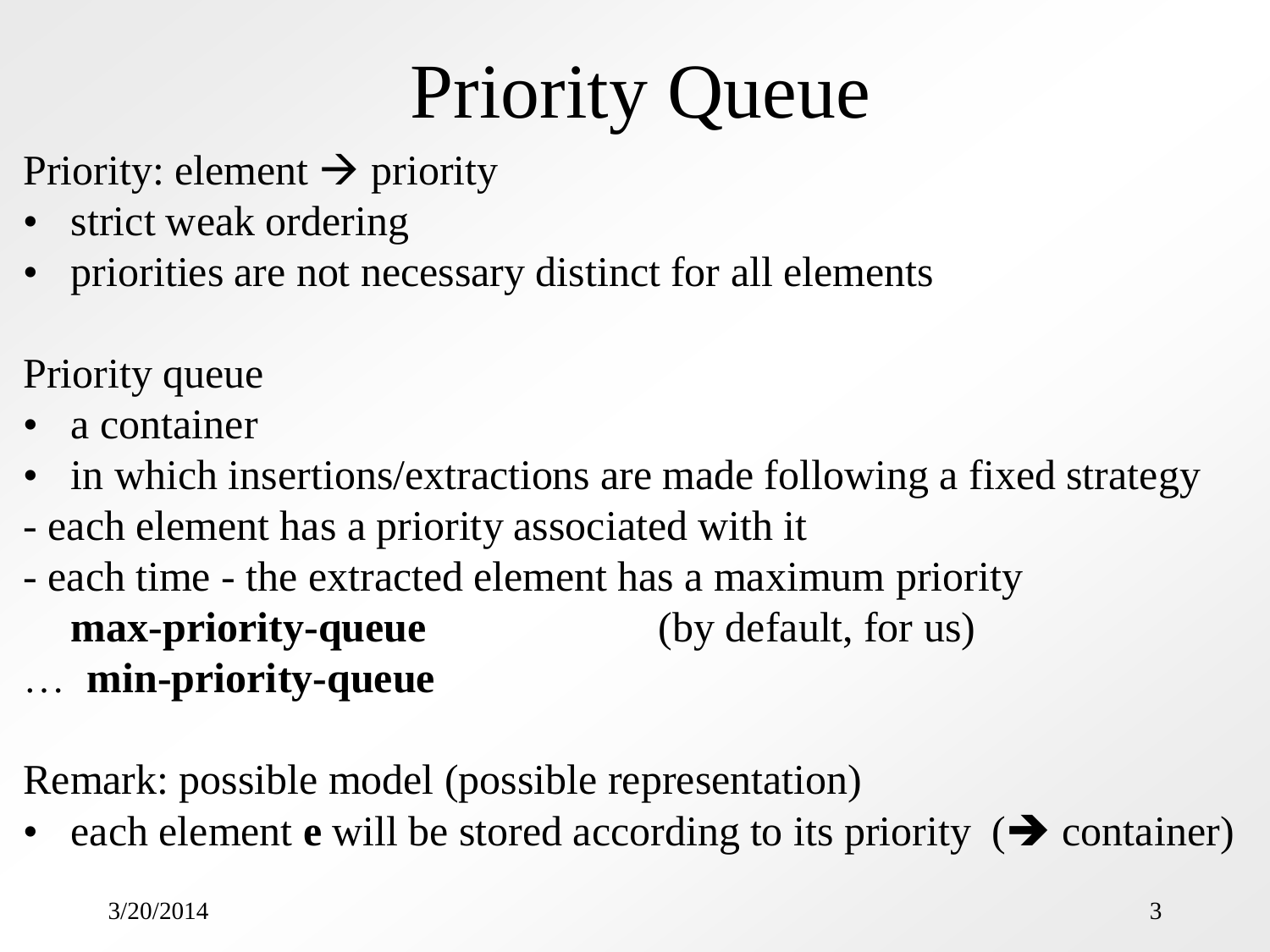### **Greedy**

**(We know)**

Greedy Method

• a strategy to solve optimization problems

• applicable where the global optima may be found by successive selections of local optima

The Greedy principle (strategy) is

• to successively incorporate elements that realize the local optimum

General abstraction for a Greedy-like problem

Let us consider the given set C of candidates to the solution of a given problem P. We are required to provide a subset B ( $B \subset C$ ) to fulfill certain conditions (called internal conditions) and to maximize (minimize) a certain objective function.

Greedy algorithm– sample

Greedy algorithm Input: C - a collection of candidates Output: Greedy  $=$  true if a solution exists; and B - the solution found false (otherwise) Function Greedy (C, B)  $B = \text{empty}$ while not *solution*(B) and (C is not empty) do candidate := selectLocalOptimum  $(C)$  // selectMostPromissing remove(C , candidate) if acceptable(B, candidate) then append(B, candidate) endif endwhile if solution(sol) then GreedySub:=true else GreedySub:=false endif

```
end_Greedy
```
It is necessary that before applying a Greedy algorithm to prove that it will provide the optimal solution.

#### Example:

#### The *activity selection problem* :

the goal is to pick the maximum number of activities that do not clash with each other.

The activity selection problem is notable in that using a greedy algorithm to find a solution will always result in an optimal solution.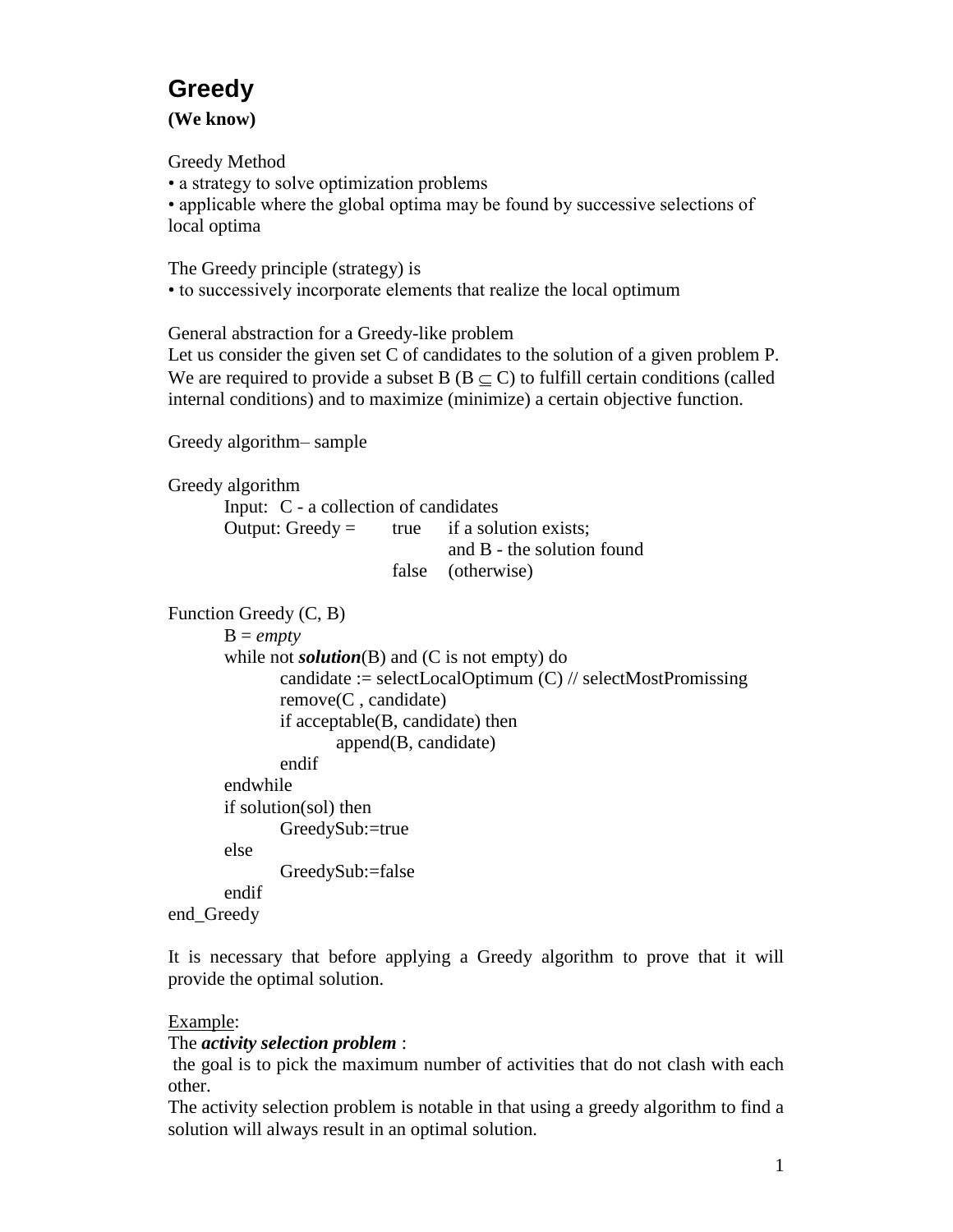#### *Interval Scheduling*

Given: n jobs, each with a start and finish time  $[s_i, f_i)$ . Goal: Schedule the maximum number of (non-overlapping) jobs on a single machine.

Remark: project **problems in set 1** can be solved in a similar way with this kind of problem

To apply the greedy approach to this problem, we will schedule jobs successively, while ensuring that no picked job overlaps with those previously scheduled. The key design element is to decide the order in which we consider jobs.

A pseudocode sketch of the algorithm:

```
Subalg. GreedyInterval (C, B)
       sort(C)
       B = emptywhile not solution(B) and (C is not empty) do
              candidate := getNextFromSorted (C) // or extract it
              if acceptable(B, candidate) then
                     append(B, candidate)
              endif
       endwhile
end_Greedy
```
There are several ways of sorting jobs.

- Shortest job first
- Earliest start first

#### - Fewest conflict first BAD!

Picking jobs in increasing order of finish times gives the optimal solution. (It is necessary to prove it!)

Subalgorithm: *sort*(C) sort the activities in descending order by finishing time